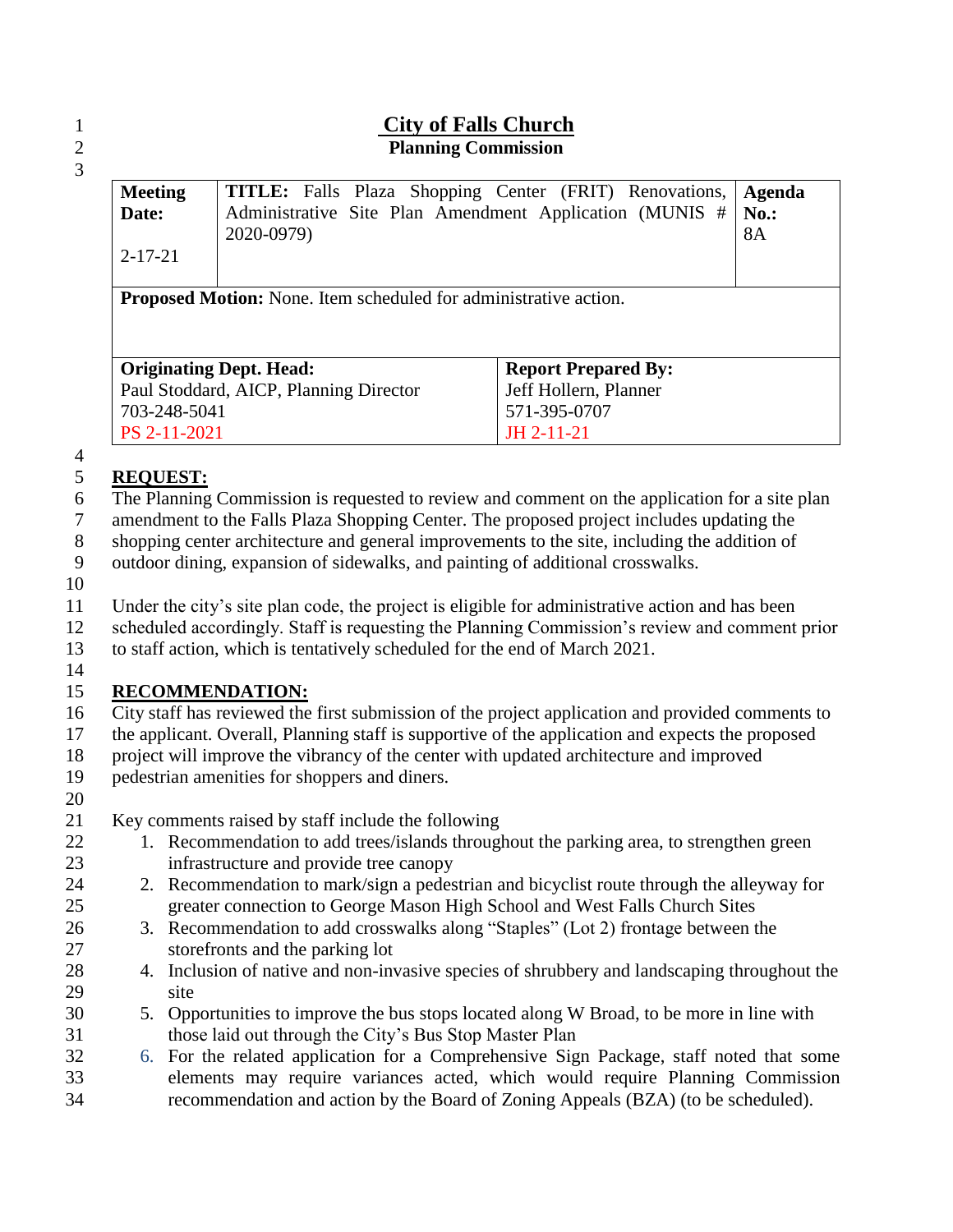| 35       |                                                                                                                                                                                                |  |  |  |  |
|----------|------------------------------------------------------------------------------------------------------------------------------------------------------------------------------------------------|--|--|--|--|
| 36       | <b>APPLICATION:</b>                                                                                                                                                                            |  |  |  |  |
| 37       | The applicant plans to renovate the exterior of existing buildings on the properties,                                                                                                          |  |  |  |  |
| 38       | improve pedestrian connections within the properties, increase outdoor seating areas, add                                                                                                      |  |  |  |  |
| 39       | bicycle facilities, adjust landscaping, and improve signage.                                                                                                                                   |  |  |  |  |
| 40       |                                                                                                                                                                                                |  |  |  |  |
| 41       | The proposed renovations will disturb approximately 36,808 square feet (0.845 acres) of                                                                                                        |  |  |  |  |
| 42       | land on the properties.                                                                                                                                                                        |  |  |  |  |
| 43       | 1. Various Proposed Landscaping Enhancements:                                                                                                                                                  |  |  |  |  |
| 44       | a. Retaining Walls                                                                                                                                                                             |  |  |  |  |
| 45       | b. Plantings, Vine Trellises                                                                                                                                                                   |  |  |  |  |
| 46       | c. Curb Edge Planters and Landscape Beds                                                                                                                                                       |  |  |  |  |
| 47       |                                                                                                                                                                                                |  |  |  |  |
| 48       | 2. Various Proposed Bicycle/Pedestrian Access Improvements:                                                                                                                                    |  |  |  |  |
| 49       | <b>Striped Crossings</b><br>a.                                                                                                                                                                 |  |  |  |  |
| 50       | b. ADA Ramps/Curb Cuts                                                                                                                                                                         |  |  |  |  |
| 51       | c. Bike Racks                                                                                                                                                                                  |  |  |  |  |
| 52       | d. New pedestrian access from Haycock/Broad                                                                                                                                                    |  |  |  |  |
| 53       |                                                                                                                                                                                                |  |  |  |  |
| 54       | 3. Various Proposed Vehicular Traffic Improvements:                                                                                                                                            |  |  |  |  |
| 55       | a. Pick-up/Drop-off Zones                                                                                                                                                                      |  |  |  |  |
| 56       | b. Removal of curb to maintain drive aisles                                                                                                                                                    |  |  |  |  |
| 57       |                                                                                                                                                                                                |  |  |  |  |
| 58       | 4. Various Proposed Site Amenity Improvements:                                                                                                                                                 |  |  |  |  |
| 59       | a. Litter Receptacles                                                                                                                                                                          |  |  |  |  |
| 60       | b. Benches and Bench Walls                                                                                                                                                                     |  |  |  |  |
| 61       | c. Pedestrian lighting                                                                                                                                                                         |  |  |  |  |
| 62       | d. Dining Tables/Picnic Tables with Umbrellas                                                                                                                                                  |  |  |  |  |
| 63       | e. Vertical Fire Element (Outdoor Fireplace)                                                                                                                                                   |  |  |  |  |
| 64       | Provide heaters at new outdoor seating areas<br>f.                                                                                                                                             |  |  |  |  |
| 65       |                                                                                                                                                                                                |  |  |  |  |
| 66       | <b>Land Use Approvals</b>                                                                                                                                                                      |  |  |  |  |
| 67       | The proposed project includes the following applications that require approval by the Planning                                                                                                 |  |  |  |  |
| 68       | Commission:                                                                                                                                                                                    |  |  |  |  |
| 69       | Site Plan – Pursuant to Sec. 48-1134, a site plan is required when any disturbance of land                                                                                                     |  |  |  |  |
| 70       | exceeds 2,500 square feet. This site plan amendment would amend the existing site plan for the                                                                                                 |  |  |  |  |
| 71       | properties, which was approved in 1997.                                                                                                                                                        |  |  |  |  |
| 72       |                                                                                                                                                                                                |  |  |  |  |
| 73       | <b>BACKGROUND:</b>                                                                                                                                                                             |  |  |  |  |
| 74<br>75 | The site is located in the City's western end on the north side of West Broad Street at its<br>intersection with Haycock Road. The subject site is comprised of two properties located at 1230 |  |  |  |  |

West Broad Street (RPC 51-219-011) and 1126 W. Broad Street (RPC 51-219-123). The

individual land area for the two properties is 5.28 acres for 1230 W Broad St and 4.86 acres for

78 1126 W Broad St for a total of 10.14. acres. The properties are bisected by Birch Street. The existing uses on the two properties include retail shopping centers with a variety of shops.

existing uses on the two properties include retail shopping centers with a variety of shops.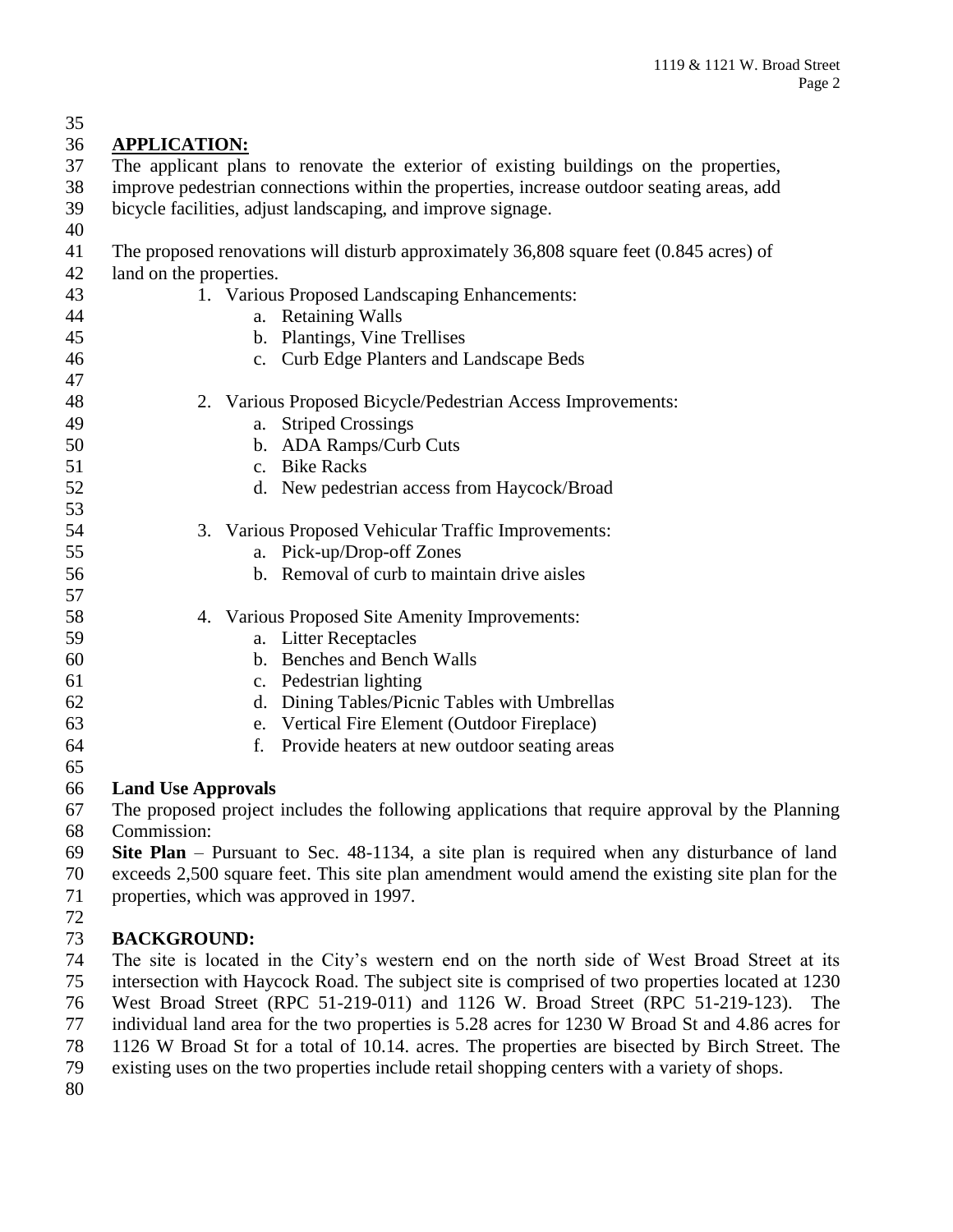#### 

## **STAFF ANALYSIS:**

#### **Zoning and Land Use**

 Both properties are zoned B-1, Limited Business, with a small portion of one property zoned R-1A, Low Density Residential by default as it was acquired from Fairfax County in the 2013

- boundary adjustment.
- 

 The site and surrounding area, known as the West End, is currently dominated by the Falls Plaza Shopping Center but also contains a mix of residential and commercial uses, including automobile sales and service, retail, office, Falls Plaza Condominiums, and single-family residences along Offutt Drive. This area is mostly zoned B-1, Limited Business. The properties directly across West Broad Street from the site are zoned M-1, Light Industry/Automotive and currently house automotive and light industrial uses.

| <b>Direction</b>               | <b>Future Land Use</b>                | <b>Zoning</b> | <b>Current Land Use</b>                            |
|--------------------------------|---------------------------------------|---------------|----------------------------------------------------|
| North                          | High Density Res.,<br>Low Density Res | $R-M & R1-B$  | Multi-Family Res.,<br>Single Family<br>Residential |
| South<br>(Gordon Rd. Triangle) | <b>Business</b>                       | $M-1$ (MUR-3) | Light Industrial                                   |
| East                           | Individual Retail,                    | $B-3$         | Individual Retail,                                 |
| West<br>WFC, GMHS)             | Mixed Use                             | $B-2$         | Mixed-Use                                          |

#### **Table 1 – Surrounding Properties**

### **Comprehensive Plan**

 The Comprehensive Plan Future Land Use Map designation for this site is Business. The "Business" land use category is used for this area to allows flexibility for possible redevelopment. The "Business" land use category allows a wide variety of uses included within the B-1, B-2, and B-3 Zoning Districts.

 The Comprehensive Plan recognizes the need for commercial buildings to be aesthetically pleasing in accordance with the City's Design Guidelines. This project proposes façade improvements, increased landscaping, and tree preservation as part of the renovation. Updating retail façade, signage, and hardscapes may contribute to economic stability by reactivating the space with modern amenities. The project is consistent with the following Comprehensive Plan Goal:

110 • Chapter 4. Goal 1. Strategy B. Encourage redevelopment that enhances the City's character, while providing economic stability and environmental quality.

### **West End Small Area Plan**

The West End Small Area Plan Concept map and Potential Future Land Use map show the

- project area as high density Mixed-Use with retail along West Broad Street and office above. The plan shows the area along West Broad Street rezoned to B-2, Central Business to allow for
- greater density. The small area plan also calls for a more pedestrian-friendly environment with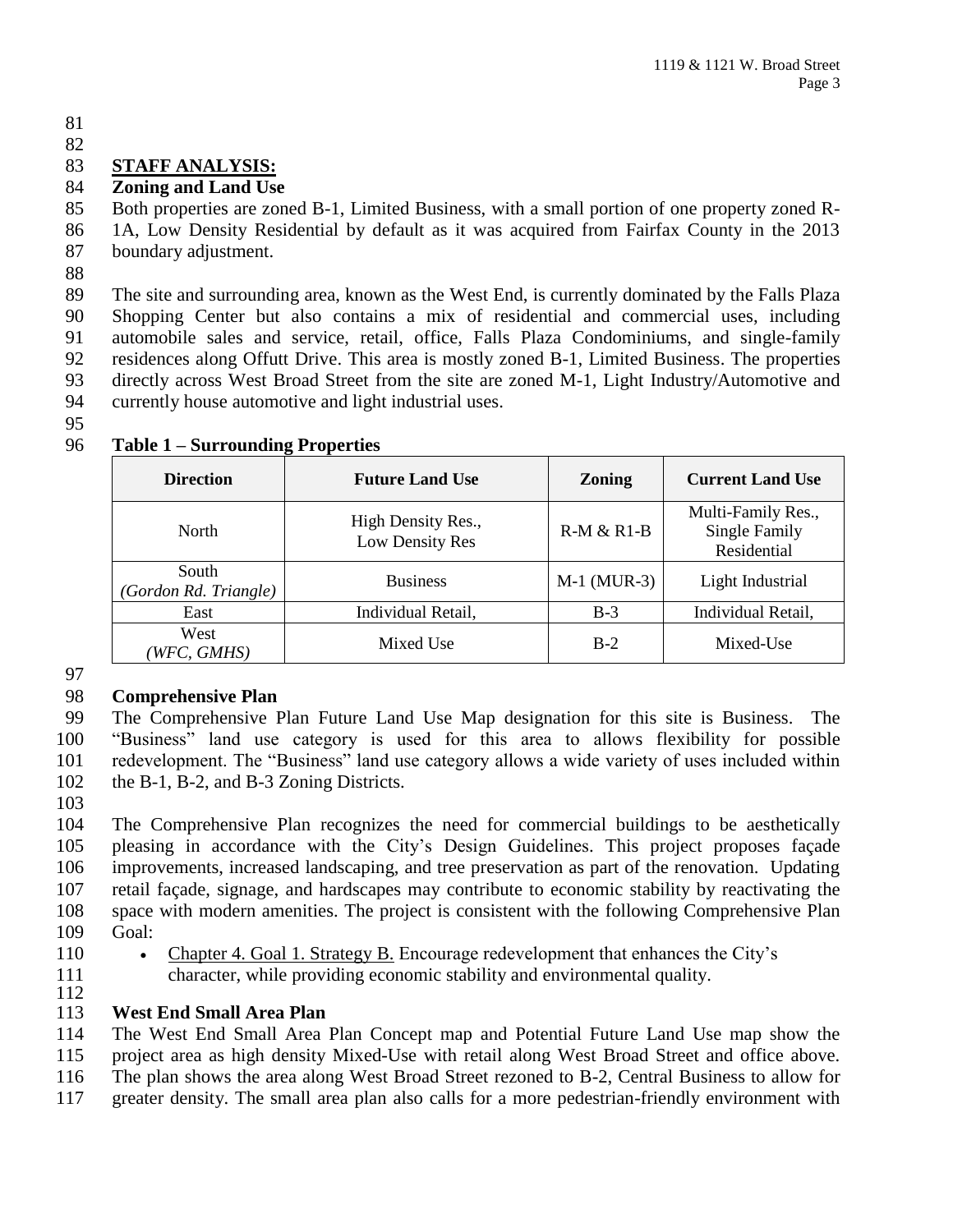vibrant commercial areas. This project proposal is an improvement to existing uses, and the following goals and strategies from the plan are applicable:

- Chapter 5, page 15 *Strategy:* Enhance existing tree canopy coverage and green space 121 throughout the West End and encourage the selection of native species.
- 122 Chapter 7, page 7 *Strategy:* Encourage trees to be incorporated into green infrastructure projects and open space areas to manage stormwater and provide other benefits.
- 124 Chapter 4, page 5 *Strategy:* Prioritize safe pedestrian spaces which provide access to a wide variety of uses, encouraging multiple, long visits.
- 126 Chapter 5, page 9 *Strategy:* Provide opportunities to sit (architectural ledges, steps, chairs, benches).
- Chapter 5, page 9 *Strategy:* Encourage restaurants to include outdoor dining areas. If opportunities for phased development are expanded to POA 4 and 7, provide flexibility 130 that supports outdoor dining.
- 

## **Site Plan Requirements**

- Staff has reviewed the application for consistency with the city's site plan requirements. Key
- items identified during staff review are noted in the 'RECOMMENDATION section above.
- Detailed staff comments are provided in the attachments.
- 

# **BOARD AND COMMISSION COMMENTS:**

## **Architectural Advisory Board (AAB)**

 The proposed project was presented to the AAB on December 12, 2020. The Board shared enthusiasm for the extra usable space in front of the Shopping Space, increasing sidewalk area for pedestrians and those dining at the restaurants in the plaza. The board expressed additional appreciation for pedestrian access from Haycock and Broad, although there is not a clear way to the plaza itself. The Board also asked further questions about the seating's proximity to the

- Façade, and how that effects pedestrian vs customer traffic.
- 

## **Urban Forestry Commission (UFC)**

- The proposed project is scheduled for the UFC's February 17, 2021 meeting.
- 

# **PUBLIC COMMENTS:**

- No public comment was received at the time of this staff report.
- $\frac{151}{152}$ TIMING.

| 1J <sub>2</sub> | т питите.                               |                          |
|-----------------|-----------------------------------------|--------------------------|
| 153             | <b>Application Materials Submitted</b>  | December 28, 2020        |
| 154             | <b>Application Fees Paid</b>            | January 21, 2021         |
| 155             | <b>Staff Comments Distributed</b>       | February 9, 2021         |
| 156             | <b>Planning Commission Work Session</b> | <b>February 17, 2021</b> |
| 157             | <b>Urban Forestry Commission</b>        | February 17, 2021        |
| 158             | <b>Application Second Submission</b>    | March 1, 2021            |
| 159             | <b>Architectural Advisory Board</b>     | March 10, 2021           |
| 160             | <b>Adjacent Property Noticing</b>       | March 21, 2021           |
| 161             | <b>Administrative Action</b>            | March 31, 2021           |
| 162             |                                         |                          |

**\*\*Future Dates Subject to Change\*\***